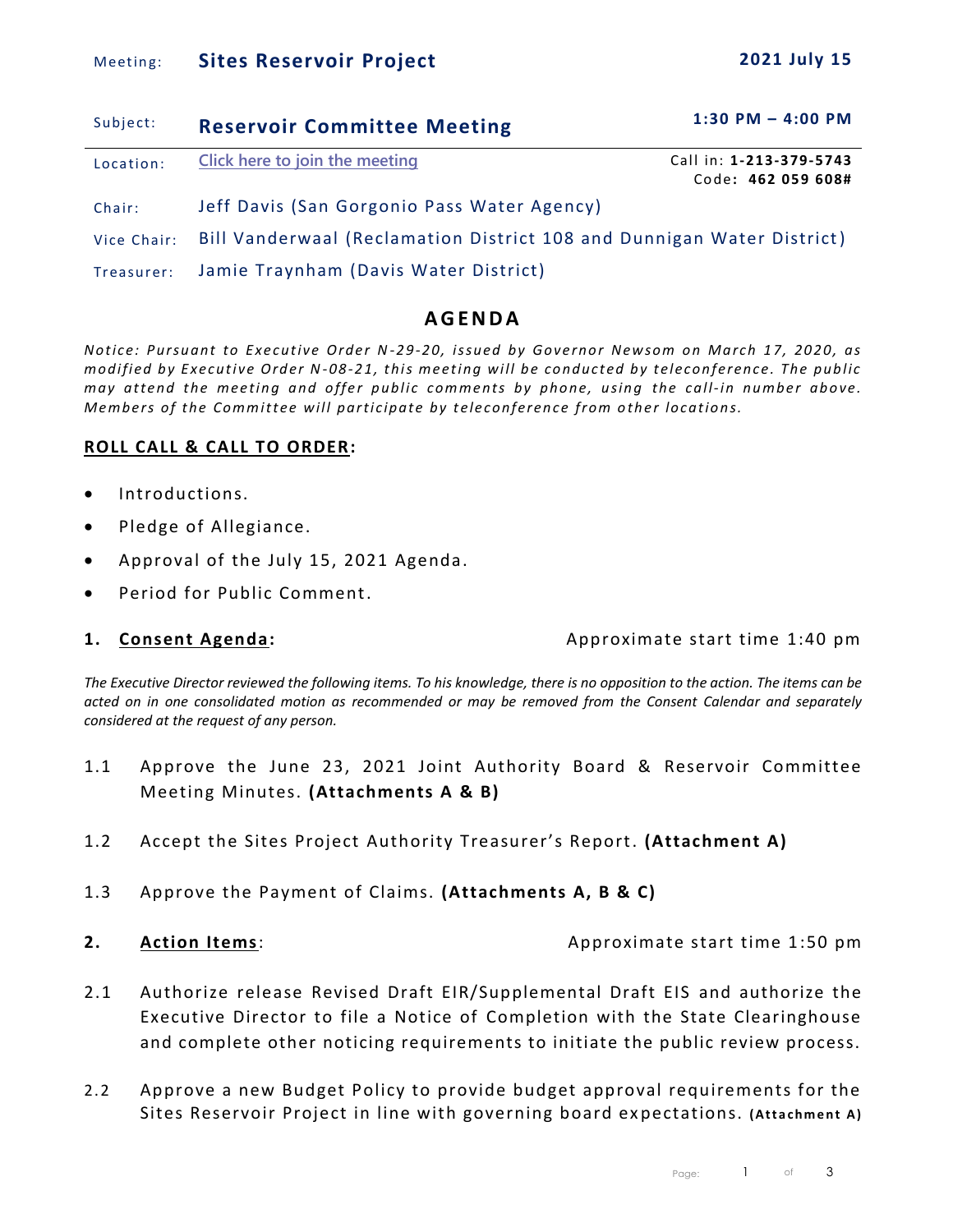### **Reservoir Committee Meeting 2021 July 15**

- 
- 2.3 Recognizing the Governor's June 11, 2021 rescinding of COVID -19 stay at home orders related to public meetings and the Brown Act, direct staff to reinitiate Reservoir Committee and Authority Board meetings under standard statutory requirements starting in September 2021.

# **3. Discussion and Information Items:** Approximate start time 2:40 pm

- 3.1 Receive progress update and comment on technical considerations for Operations Coordination with Department of Water Resources and Bureau of Reclamation.
- 3.2 Receive an update and provide feedback on the materials developed to further illustrate and analyze operations scenarios for participants use and value creation from owning a storage allocation in Sites Reservoir.

**4. Reports: Approximate start time 3:30 pm** 

# **4.1 Member's Reports:**

### 4.1.1 Chairpersons' Report:

This time is set aside to allow the Chair/Co -Chair an opportunity to disclose/discuss items related to the Sites Project.

#### 4.1.2 Workgroup Chairpersons' Report:

This time is set aside to allow the Workgroup Chairpersons' an opportunity to disclose/discuss items related to the Sites Project.

# 4.1.3 Reservoir Committee Participant Reports:

This time is set aside to allow Representatives or their Alternates an opportunity to disclose/discuss items related to the Sites Project.

# 4.2 Executive Director's Reports:

- Monthly status report. **(Attachment A)**
- Work Plan Key Deliverables Report. **(Attachment B)**
- Meetings Action Items Summary. **(Attachment C)**

# **5. Recap: Approximate start time 3:45 pm**

5.1 Suggested Future Agenda Items.